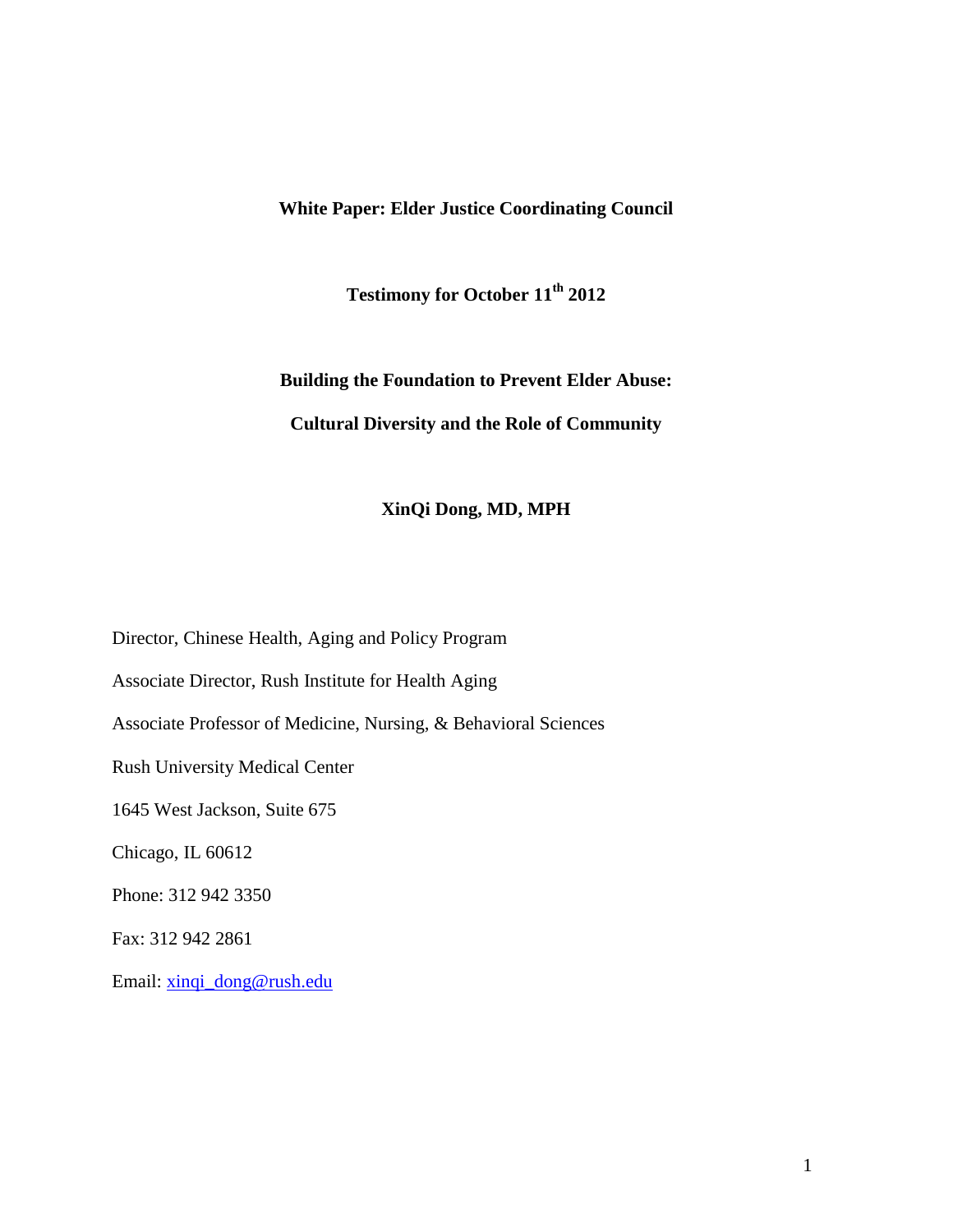Elder abuse is a substantial global public health issue. The World Health Organization has declared that elder abuse is a violation of one of a human being's most basic fundamental rights: the right to be safe and free of violence (1). In the United States, an estimated 10 percent of elders experience abuse each year, and many of them experience it in multiple forms (2;3). In addition, elder abuse is associated with increased risk of premature morbidity and mortality (4-7). Despite the accessibility of Adult Protective Services (APS) and nursing home regulations in all fifty states, an overwhelming number of abused older adults pass through our health care system undetected and untreated.

A major complexicity in advancing the field of elder abuse is exemplified by the issues of cultural diversity surrounding elder abuse. In 2003, the National Research Council put forth a strong recommendation to urge the field to explore the cultural issues related to elder abuse (8). In 2010, National Academy of Science and National Institute on Aging organized a state-ofscience meeting on research issues in elder abuse and financial fraud and identified the cultural diversity as a major gap for the field of elder abuse (9). Despite these reports and the continued effort of multiple disciplines across academic, community, state and federal organizations, there remain vast gaps in our understanding of cultural issues on elder abuse.

Aging population (ages 65 and over) represents approximately 40 million (12.9%) of the US population and by 2030, there will be about 72.1 million older people, more than twice the number in 2000. In 2010, approximately 20% of people ages 65 and over are minorities, with 8.4% are African American, 6.9% were of Hispanic origin, 3.5% were Asian or Pacific Islander and 1% were American Indian or Native Alaskan (10). From 2010 US census, minority populations are growing rapidly. In the last decade, the rate of growth has been 5.7% in the white population, 43.0% in the Hispanic population, 43.3% in the Asian population, 18.3% in the Native American population, and 12.3% in the African American population.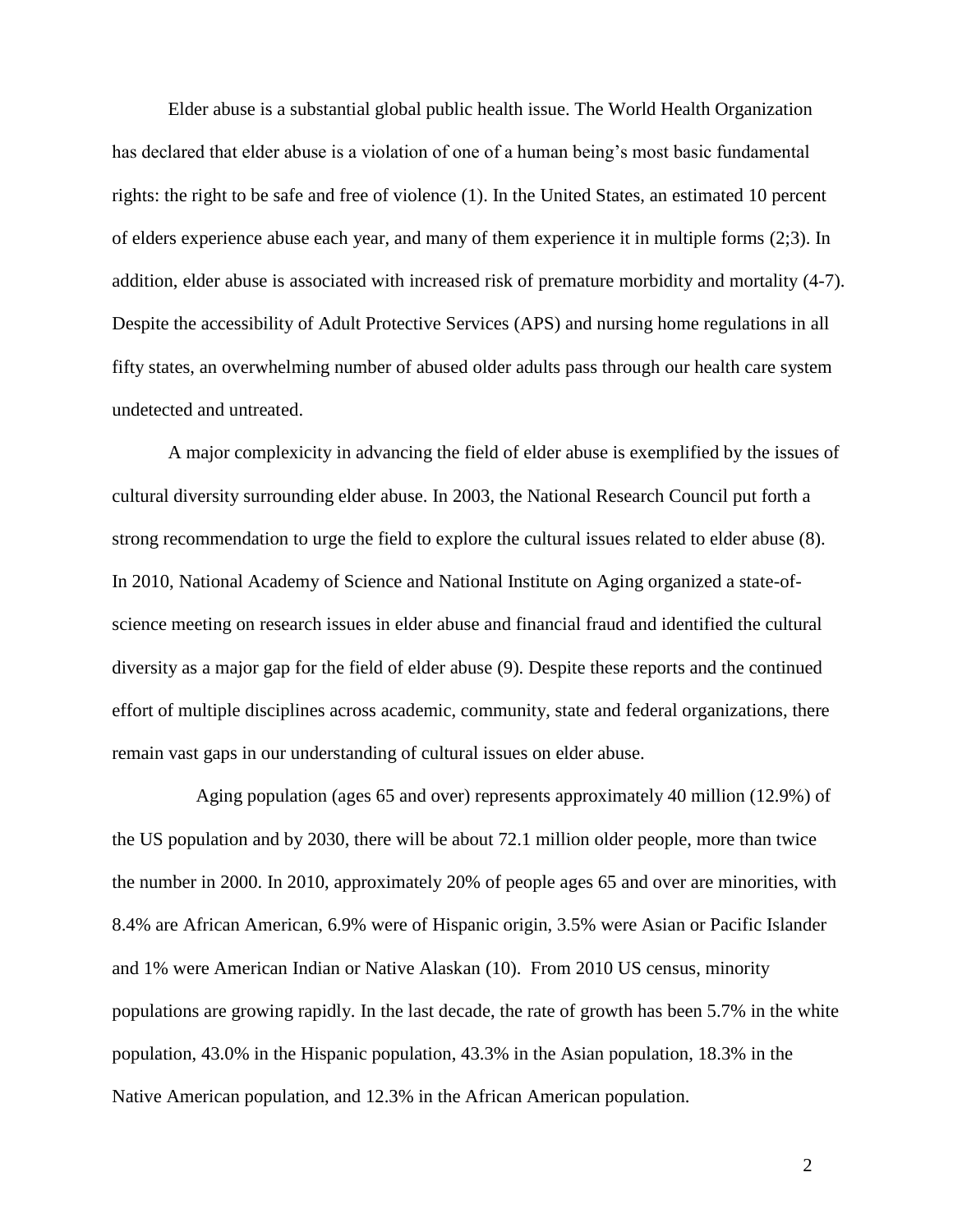Recent studies have expanded our knowledge about elder abuse in diverse populations. Evidence suggests that prevalence of financial exploitation is almost 3 times higher and psychological abuse is 2 times higher in African American older adults than white older adults (2). A recent study in a low-income Latino community indicates that 40% of older adults have experienced abuse in the last year, yet only 2% were reported to authorities (11). In the Chinese population, despite the high cultural expectations of filial piety from older adults, 35% Chinese older adults have self-reported elder abuse (12;13). Despite these alarming data, a severe lack of research has directly hampered our ability to devise targeted prevention and intervention strategies. Research is needed to explore the issues of cultural norms and expectations in relation to the perception, determinants, and impact of elder abuse in diverse communities.

 Future quantitative and qualitative studies are needed to better define the concept and cultural variations in the construct, definition and understanding of elder abuse. Cultural explorations are needed to better explore the barriers to reporting elder abuse and helpseeking behaviors with respect to the specific socio-cultural contexts. Moreover, systematic studies are needed to understand the prevalence, incidence, risk/protective factors, and consequences associated with incident cases of elder abuse and its subtypes in diverse populations. Furthermore, research is needed to explore the issues of cultural norms and cultural expectations in relation to the perception, determinants, and impact of elder abuse in different racial/ethnic communities.

 However, significant challenges exist in the preparation and conduct of aging research in diverse populations, especially on culturally sensitive issues, which may be associated with stigma and shame. For example, in Chinese, the word dementia literally translates into two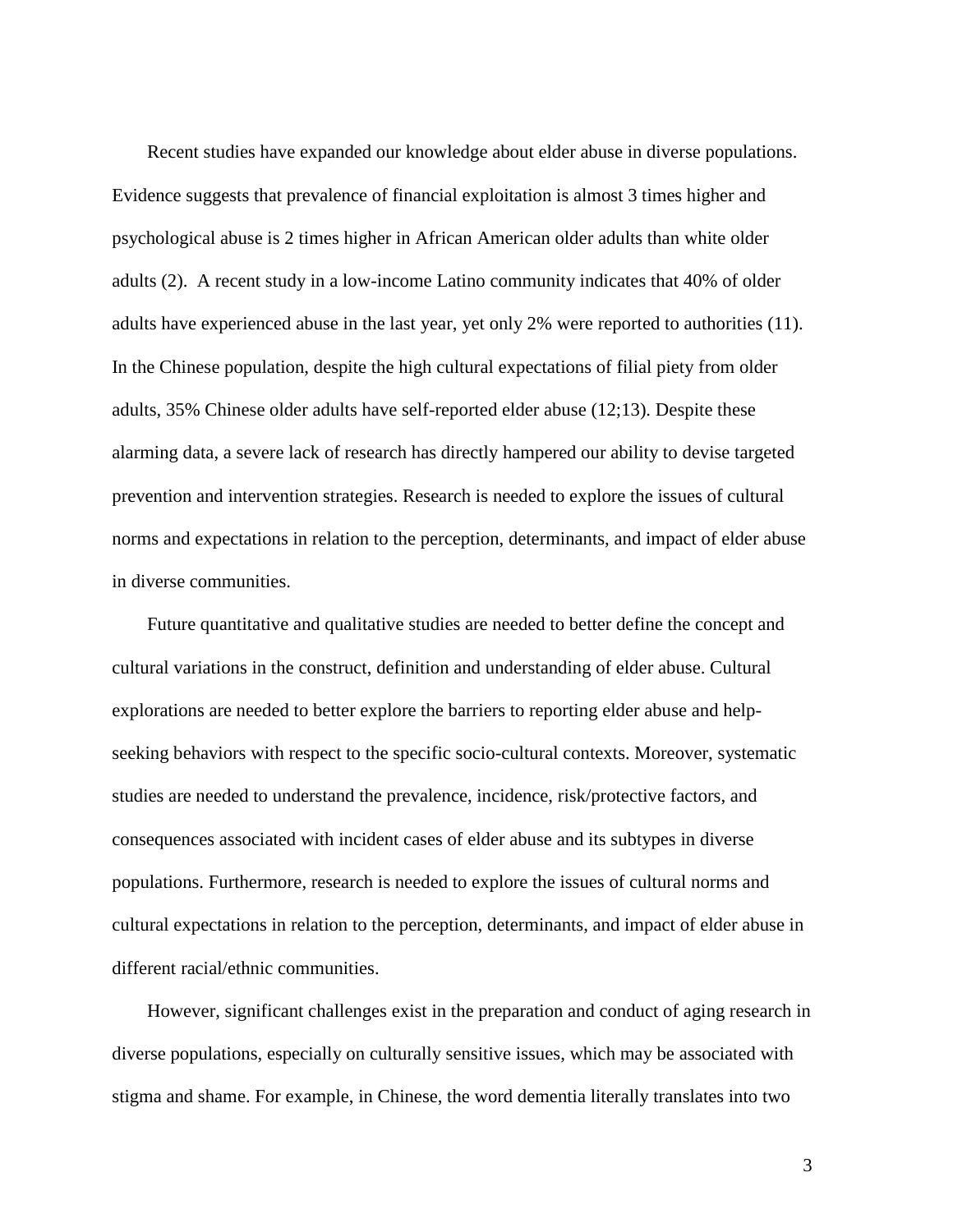characters: Crazy and Catatonic; the word depression is synonymous with schizophrenia; and elder abuse elicits unbearable family shame and frank violation of the most sacred cultural norms. In order to devise intervention and prevention strategies, linguistic and cultural complexicities and nuances are critical to provide deeper understanding of elder abuse in diverse communities. The Community Based Participatory Research (CBPR) approach could be a potential model to explore the issues of elder abuse in minority communities. CBPR necessitates equal partnership between academic institutions with community organizations and key stakeholders to examine the relevant issues. This partnership requires reciprocal transfer of expertise and needs to build infrastructure towards sustainability. Recent elder abuse research in the Native American and Chinese communities have demonstrated success and have enhanced infrastructure and networks for community engaged research and community-academic partnerships (13;14). CBPR methodology could be a novel model for conducting systematic and culturally appropriate elder abuse research in minority populations.

 The PINE (Population Study of Chinese Elderly) 華人松年研究 is one example of fruitful collaboration between academic and community, leveraging the principles of CBPR to advance the scientific knowledge of elder abuse, filial piety and psychological distress in Chinese populations. We instituted a community advisory board of key stakeholders to guide our ongoing collaborations and initiated a grass-roots educational initiative on health and psychosocial distress facing the Chinese population. The PINE study is a population-based epidemiological study of 2,700 Chinese older adults in the greater Chicago area. With strong community support and our bicultural/bilingual research team, 89% of Chinese older adults have agreed to participate in our in-depth survey interviews. In addition, through the integration of grass-roots civic engagement with culturally appropriate activities (i.e.,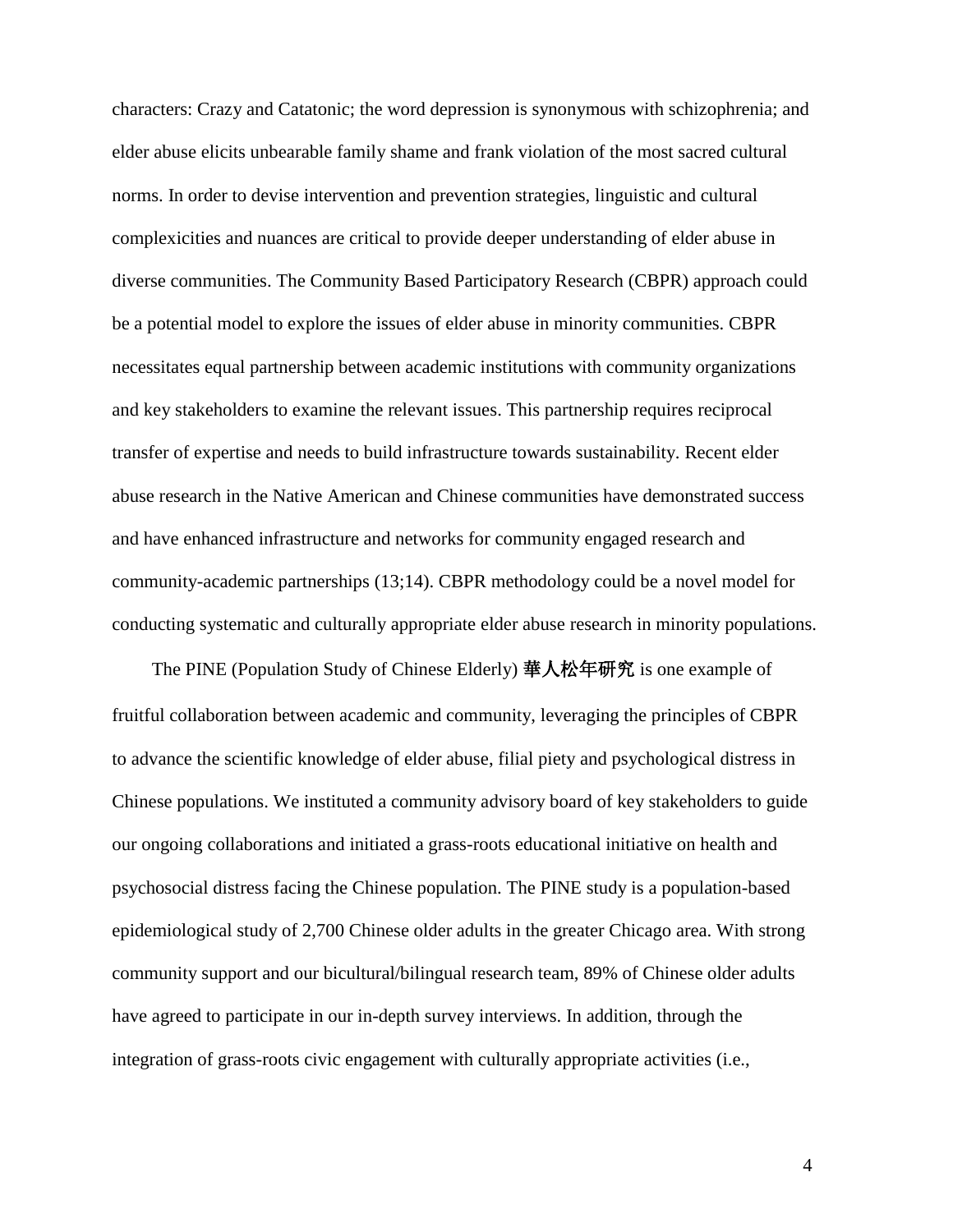calligraphy, Tai-chi, Chinese poetry, water painting and etc), Chinese older adults have been more willing to discuss and disclose family conflict and elder abuse in research studies.

 At a broader level, city and state leadership could collaborate broadly with diverse communities to bring lights to the issues of elder abuse. In 2004, under the direction of Chicago Mayor, Chicago Wellbeing Task Force was formed to establish: an on-going multidisciplinary task force, training for diverse disciplines to identify vulnerable older adults, services at the community, city and state level to assist these vulnerable older adults. Over the last 10 years, the task force has trained more than countless persons on aging issues and vulnerability factors. Through the work of the taskforce, Legislative Task Force was formed to update the IL Elder Abuse Act, which was unanimously passed and implemented at the state level.

 As an APSA Congressional Policy Fellow/Health and Aging Policy Fellow over the last 2 years, I have had the privilege to work with policy makers on elder justice issues nationally and internationally. Moreover, as a member of the Institute of Medicine Global Violence Prevention Forum, we continue to push for the prevention of elder abuse and violence towards our most vulnerable populations. In Chinese communities, violence towards older adults does not only include elder abuse, but also self-directed violence: suicide. Globally, suicide in the Chinese population accounts for 20% of suicide in the world and Chinese older adults have a rate that is 5 times higher than that of younger adults. In the US, Chinese older adults, particularly Chinese older women have higher suicide rates than other racial/ethnic groups. Among many etiologies, family conflict is a predominant factor in these suicidal ideations and attempts. Our current work in the PINE study will help to more precisely understand the relationships among elder abuse, cultural factors and psychological distress in Chinese families.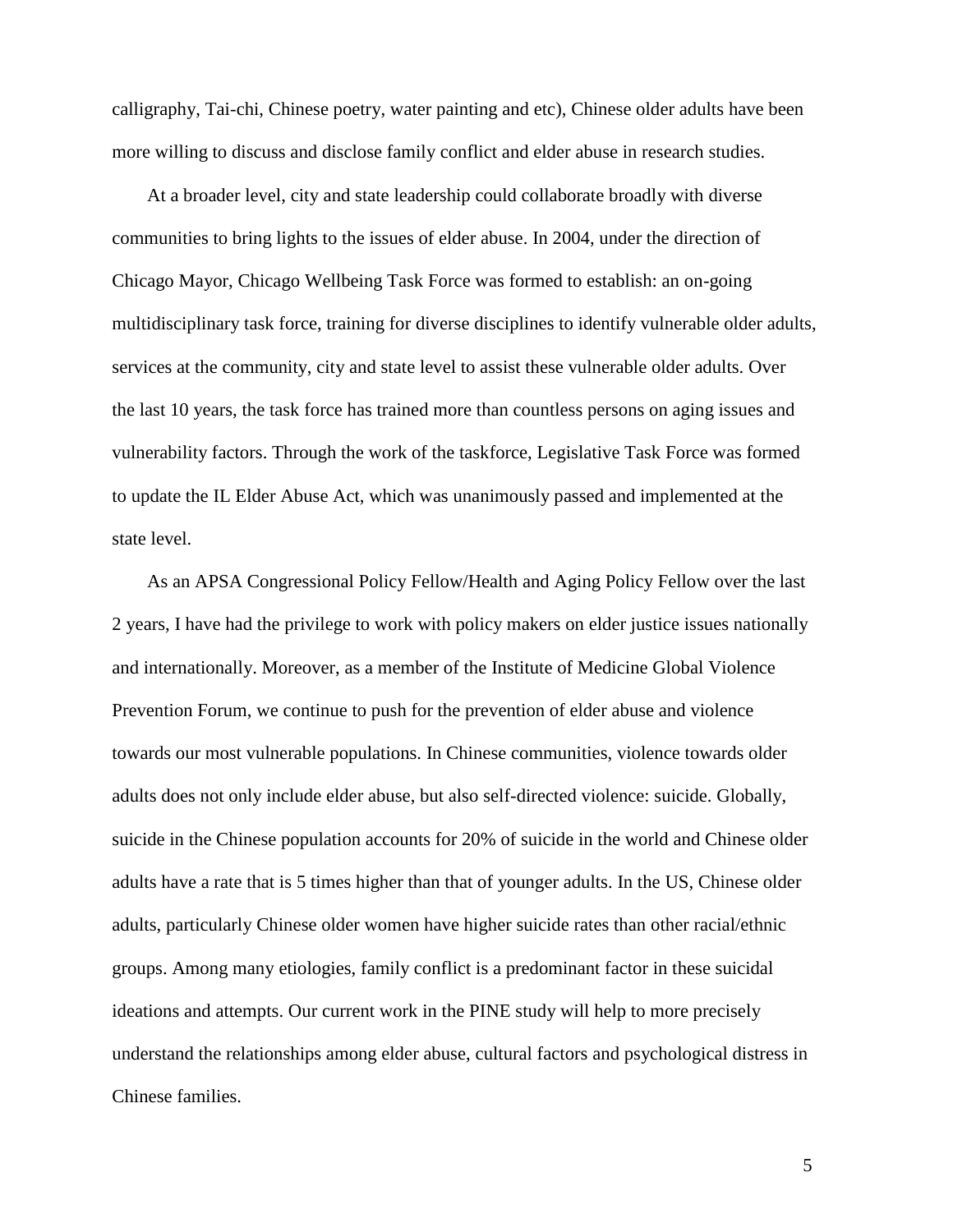Culturally appropriate education and training are critically needed for health care professionals, law enforcement personnel, social services agencies, adult protective services, community organizations, and others who have contact with older adults (15). Federal programs that provide funding to academic institutions should mandate elder abuse and cultural diversity training and/or violence-across-lifespan training for internal medicine, geriatric medicine, family medicine, and other relevant medical and surgical subspecialties. Culturally appropriate training and resources for the Adult Protective Services (APS) and other front-line workers will be critical to alleviate factors exacerbating abusive situations and to prevent elder abuse recidivism. Moreover, this education and training must emphasize medical, social and cultural complexicities of the vulnerable seniors with respect to cognitive impairment, dementia, and decision-making capacity issues. Furthermore, this education and training needs to be vertically integrated across relevant disciplines in order to maximize learning and knowledge retention. Comprehensive and culturally appropriate advocacy and policy efforts are needed to push for the culture diversity issues of elder abuse in these legislations at the local community, city, state, and federal levels (16).

Elder abuse is a pervasive public health issue, yet there are major gaps in research, education and training and policy. Nationally representative longitudinal research is needed to better define the incident, risk/protective factors, and consequences of elder abuse in diverse racial and ethnic populations. Collective federal, state, and community efforts are needed to support the culturally appropriate training and education on the issues of elder abuse and to enable practice and policy changes for our increasing diverse vulnerable aging populations. In conclusion, I hope the Elder Justice Council could consider to: 1) invest in community-based participatory research to understand the complex linguistic and cultural issues surrounding elder abuse across diverse communities; 2) integrate cultural and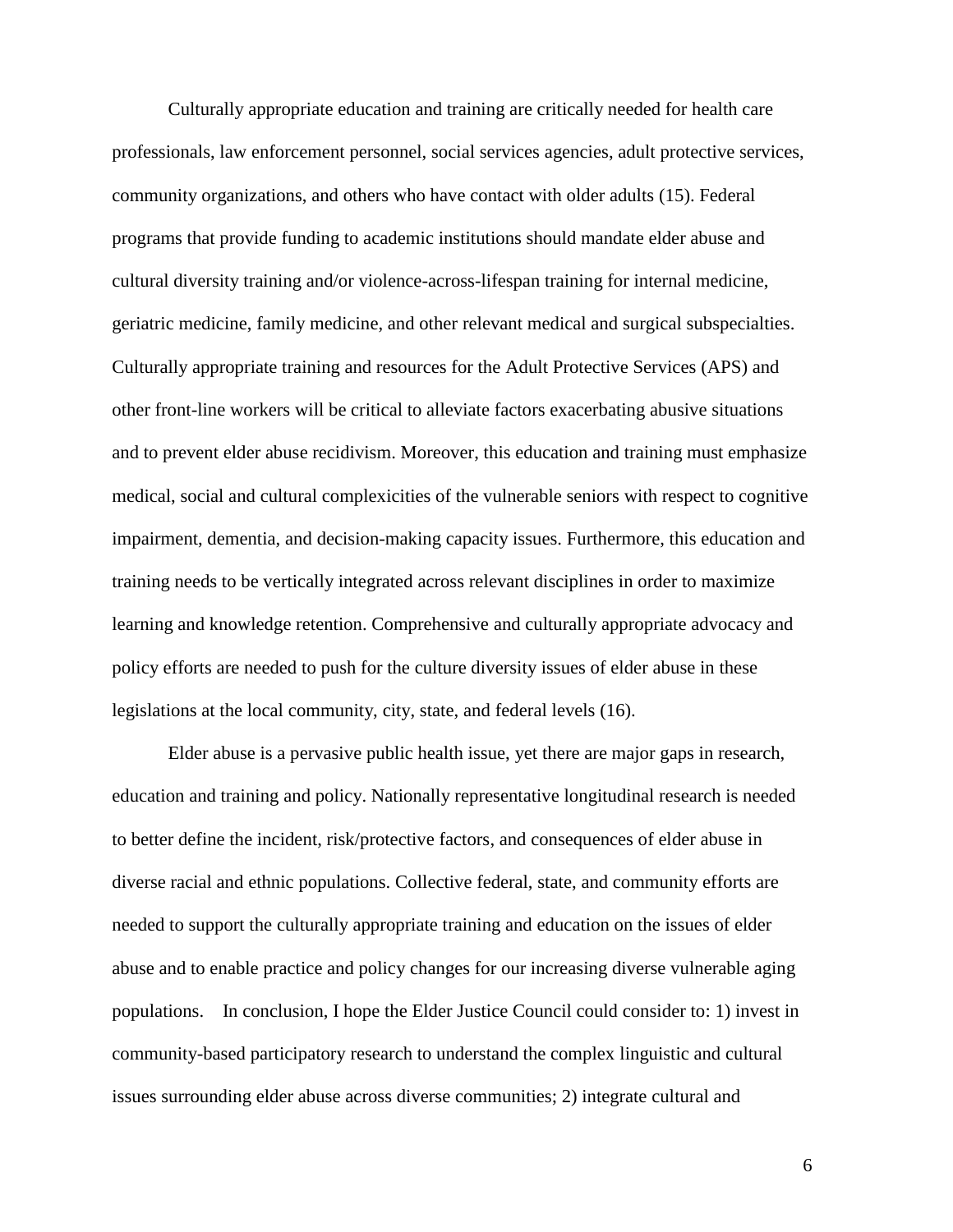community issues on elder abuse into professional education and training on aging issues, especially on psychosocial wellbeing; and 3) recommend the inclusion of community members and key stakeholders in the multidisciplinary teams dealing with elder abuse issues at the city, state and national levels.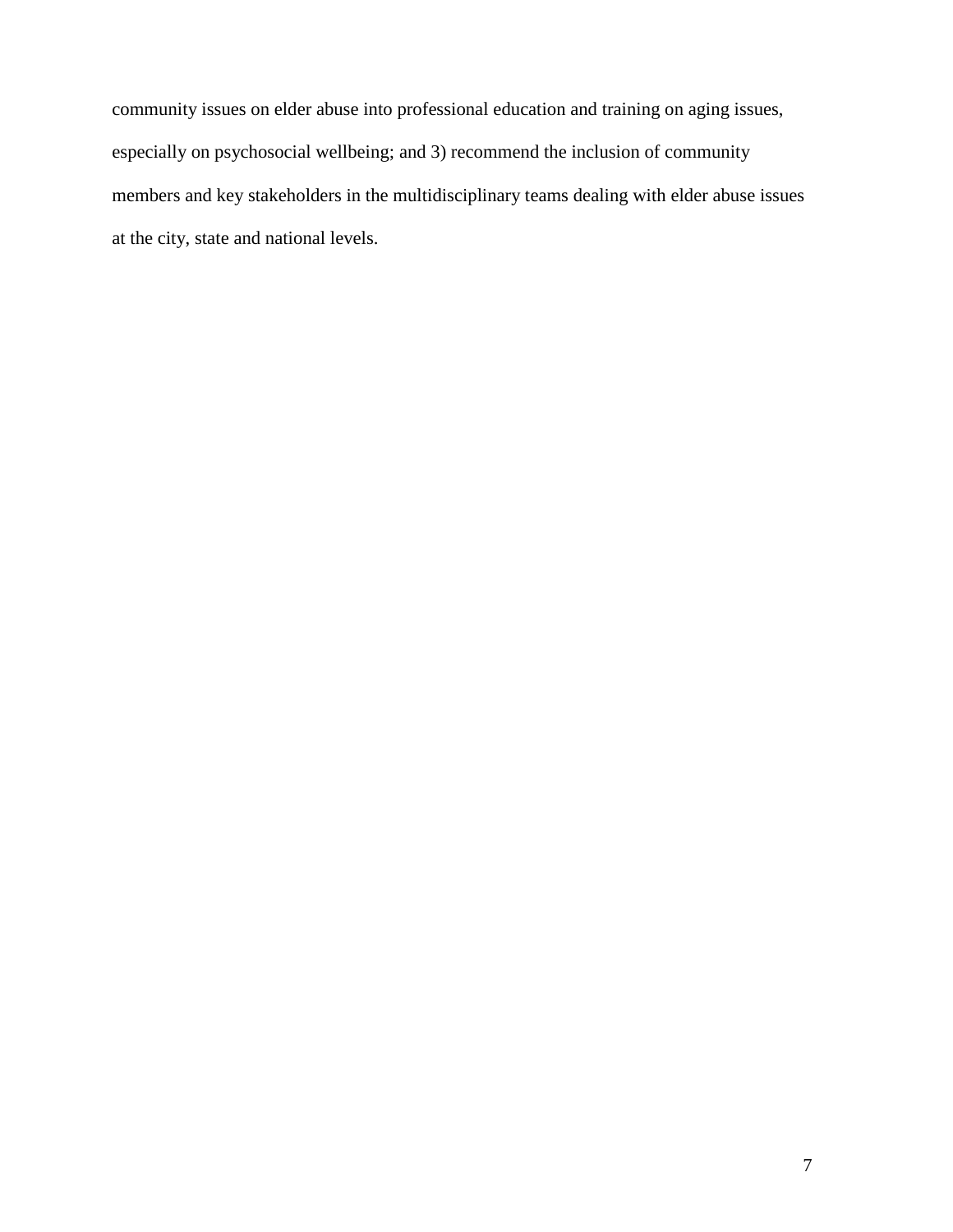## Reference List

- (1) World Health Organization. World Report on Violence and Health. [http://www.who.int/violence\\_injury\\_prevention/violence/world\\_report/en/summa](http://www.who.int/violence_injury_prevention/violence/world_report/en/summary_en.pdf) <u>[ry\\_en.pdf](http://www.who.int/violence_injury_prevention/violence/world_report/en/summary_en.pdf)</u> . 2002.
- (2) Beach SR, Schulz R, Castle NG, Rosen J. Financial Exploitation and Psychological Mistreatment Among Older Adults: Differences Between African Americans and Non-African Americans in a Population-Based Survey. Gerontologist 2010; 50(6):744-757.
- (3) Acierno R, Hernandez MA, Amstadter AB, Resnick HS, Steve K, Muzzy W et al. Prevalence and Correlates of Emotional, Physical, Sexual, and Financial Abuse and Potential Neglect in the United States: The National Elder Mistreatment Study. American Journal of Public Health 2010; 100(2):292-297.
- (4) Dong X, Simon M, Mendes de Leon C, Fulmer T, Beck T, Hebert L et al. Elder Self-neglect and Abuse and Mortality Risk in a Community-Dwelling Population. JAMA 2009; 302(5):517-526.
- (5) Dong X, Simon MA, Beck T, McCann J, Farran C, Laumann EO et al. Elder abuse and mortality: The role of psychological and social wellbeing. Gerontology 2011; 57:549-558.
- (6) Dong X, Simon MA, Evans DA. Prospective Study of the Elder Self-Neglect and Emergency Department Use in a Community Population. American Journal of Emergency Medicine 2011; In-press.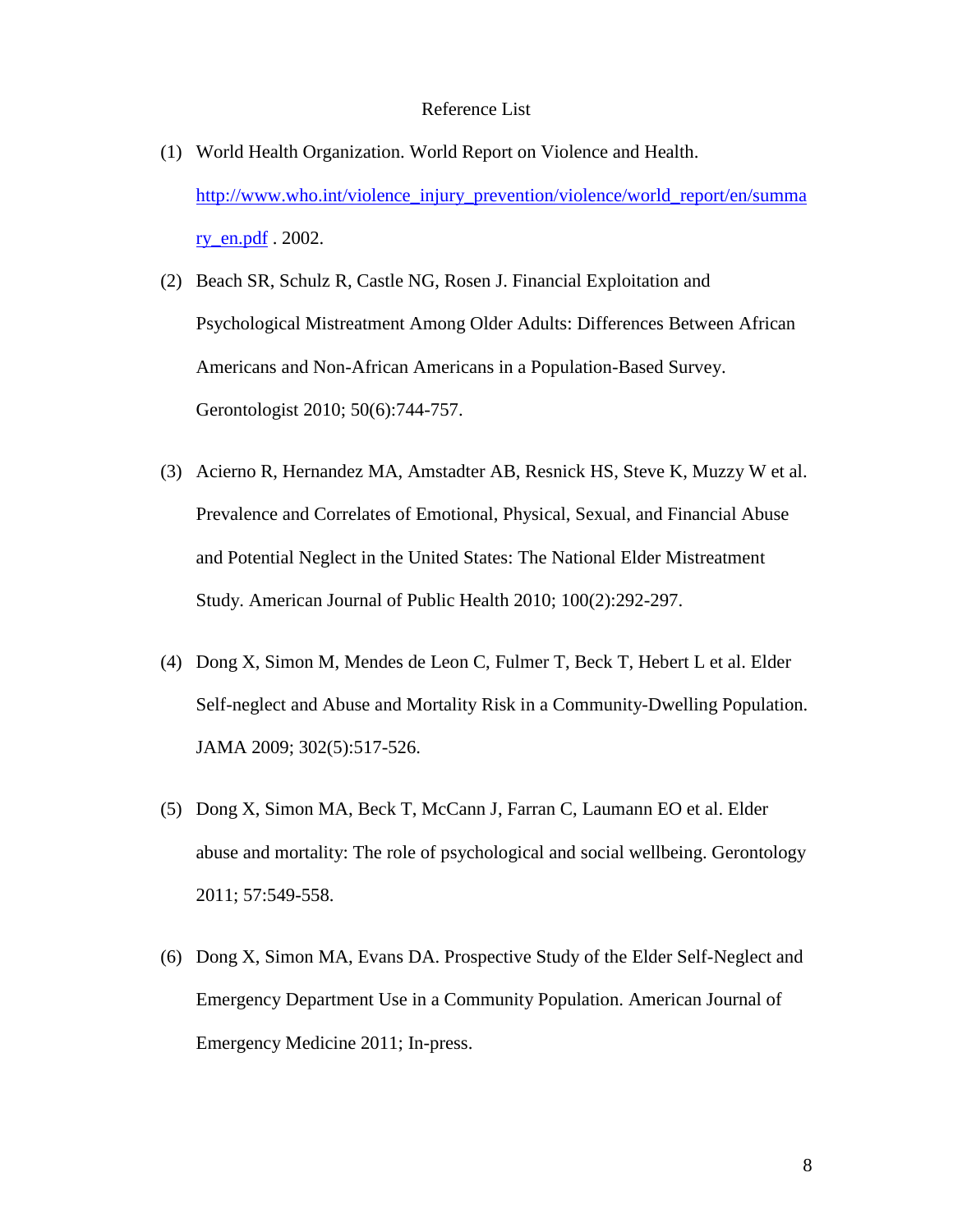- (7) Dong X, Simon MA, Fulmer T, Mendes de Leon CF, Hebert LE, Beck T et al. A Prospective Population-Based Study of Differences in Elder Self-Neglect and Mortality Between Black and White Older Adults. The Journals of Gerontology Series A: Biological Sciences and Medical Sciences 2011; 66A(6):695-704.
- (8) National Research Council. Elder Mistreatment: Abuse, neglect and exploitation in an Aging America. Washington, D.C.: The National Academies Press, 2003.
- (9) The National Academies Comittee on National Statistics. Research Issues in Elder Mistreatment and Abuse and Financial Fraud. 1-22. 2010.
- (10) Administration on Aging D. Aging Statistics. [http://www.aoa.gov/AoARoot/Aging\\_Statistics/index.aspx](http://www.aoa.gov/AoARoot/Aging_Statistics/index.aspx) . 2012.
- (11) DeLiema M, Gassoumis ZD, Homeier DC, Wilber KH. Determining prevalence and correlates of elder abuse using promotores: low-income immigrant Latinos report high rates of abuse and neglect. J Am Geriatr Soc 2012; 60(7):1333-1339.
- (12) Dong X, Simon MA, Gorbien M. Elder abuse and neglect in an urban chinese population. J Elder Abuse Negl 2007; 19(3-4):79-96.
- (13) Dong X, Chang E-S, Wong E, Wong B, Simon MA. How Do U.S. Chinese Older Adults View Elder Mistreatment? Findings From a Community-Based Participatory Research Study. J Aging Health 2011; 23(2):289-312.
- (14) Holkup PA, Salois EM, Tripp-Reimer T, Weinert C. Drawing on Wisdom From the Past: An Elder Abuse Intervention With Tribal Communities. Gerontologist 2007; 47(2):248-254.